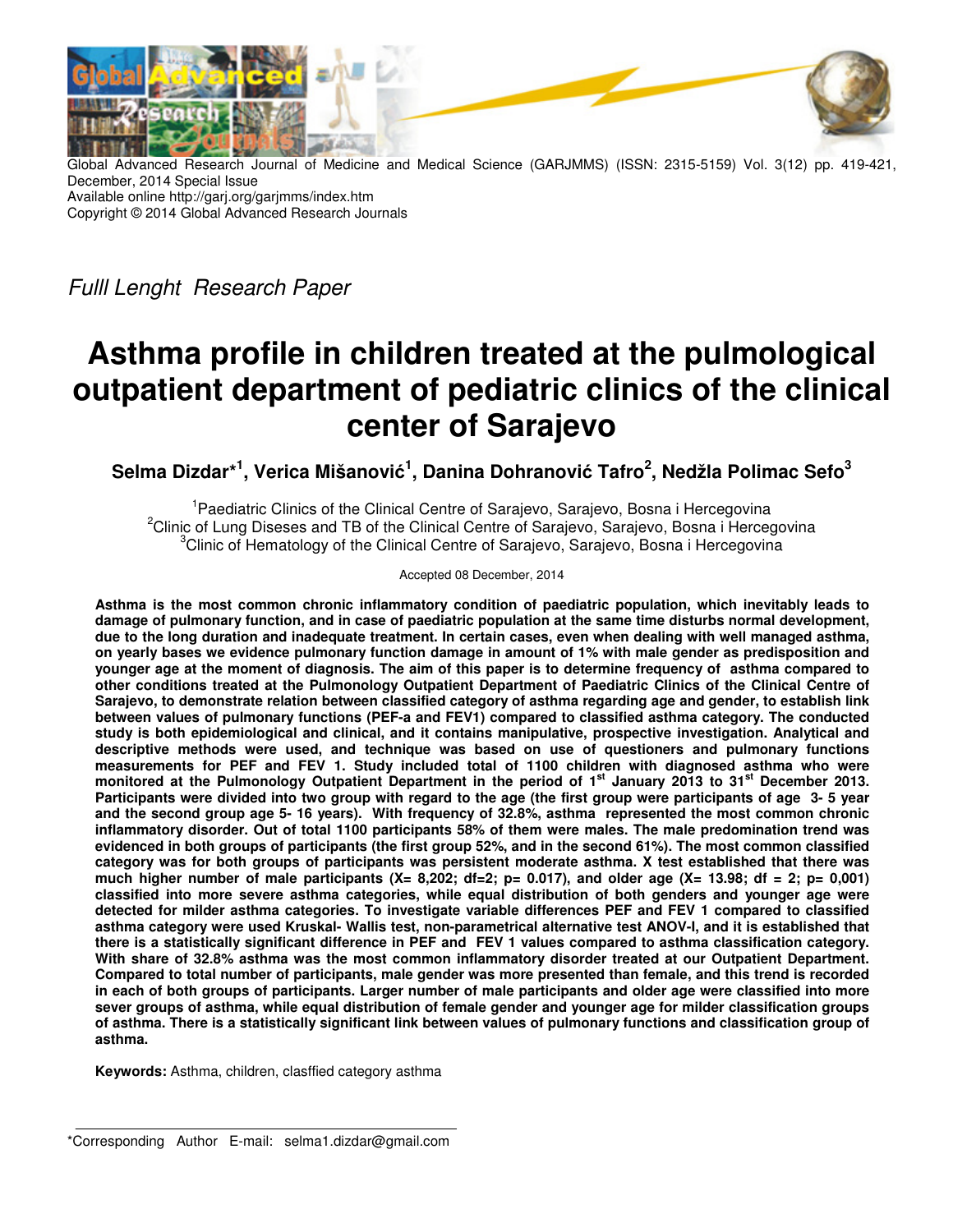#### **INTRODUCTION**

Asthma is the most common chronic inflammatory disorder of paediatric population. According to the data of .. National Centre for Disease Control and Prevention" from 2005, yearly 170 million children in the world get asthma (NATIONAL health interview survy (NHIS), 2005). Also data by the WHO demonstrate that asthma is serious public health issue: every 10 years number of asthma patients increases for 20- 50% whilst in this period 1 million of deaths is caused by asthma. During one year period asthma is cause for 110 million sick leave days, 14 million school absence day and 467 million days spent in medical institutions (EPR- 3, 2007). Asthma as chronic disorder is linked to numerous pathological changes in lower respiratory pathways (Sporik et al., 1990). Duration and inadequate treatment can lead to wide path-morphological changes which will affect the lowering normal lung function. "Damaged" lung function will lead to significant limits for common physical and afterwards social and emotional life, relatively changes of life quality. If we talk about child as a patient, these limitation will be more emphasized and with growth this child due to his or her physical limitations will become emotionally and socially isolated person (Juniper et al., 2004). Having all said in mind, adequate treatment for children with asthma is an imperative.

## **PATIENTS AND METHODS**

The conducted study is both epidemiological and clinical, and it contains manipulative, prospective investigation. Analytical and descriptive methods were used, and technique was based on use of specially designed questioners and pulmonary functions measurements for (PEF, FEV 1). Study lasted for a year with an aim to monitor and test participants in four seasons. Study included total of 1100 children, age three to sixteen years, with diagnosed asthma who were monitored at the Pulmonology Outpatient Department. Participants were divided into two group with regard to the age, the first group consisted of participants of age 3- 5 year and the second group age 5- 16 years. We performed pulmonary test functions only in second group. Based on total score obtained from questionnaires and pulmonary function measurements we divided participants into adequate classification groups of asthma. To investigate difference of PEF and FEV 1 variables in regard to the classification category of asthma we used Kruskal- Wallis test, nonparametrical alternative test ANOV-I,

# **RESULTS**

During the monitored period at the Pulmonology Outpatient Department total of 3353 patients were examined. 1100 patients, relatively 32.8% out of them are treated with diagnosis of asthma of different classification groups. Male gender predomination is recorded in both groups of participants (the first group with 52%, and second with 61%). The most common asthma category for both groups was persistent moderate asthma.  $X^2$  test established higher number of male participants ( $X^2 =$ 8.202; df= 2; p=0,017), and younger age ( $X^2$ =13,98;  $df=2$ ;  $p= 0,001$ ) that were classified into more severe classification asthma categories, while established equal distribution for both genders and older age for asthma classified as mild. To investigate PEF and FEV 1 variables compared to asthma classification category were used Kruskal- Wallis test, non-parametrical alternative test ANOV-I and it is established that there is a statistically significant difference in PEF and FEV 1 values when compared to asthma classification category ( X= 12.60; df=2; p=0,002) ( Table 2).

# **DISCUSSION**

According to the WHO data asthma is chronic inflammatory disorder with an increasing incidence. Every ten years number of affected persons increases for 20- 50 % and during those 10 years 1 million of death cases are caused by asthma. In our sample, asthma was the most common chronic inflammatory disorder treated at the Pulmonology outpatient department.

J Juniper et al. believe that valid data for evaluation of the disorder can be obtained only directly from affected disorder. Our investigation, beside spirometry measurements, was based on specially created questioners for affected children, which evaluation with spirometry measurements enabled more safe classification of children into certain classified groups of asthma (Juniper et al., 2004).

As quoted by Harwood et al. in his study (Horwood et al., 2005), asthma of paediatric population appear twice as often in boys. During puberty the gender relation is becoming more equal. We obtain similar results, with male predominance in total number of participants as well with same trend of male gender predomination in both groups of participants separately.

The most common classified asthma category for both